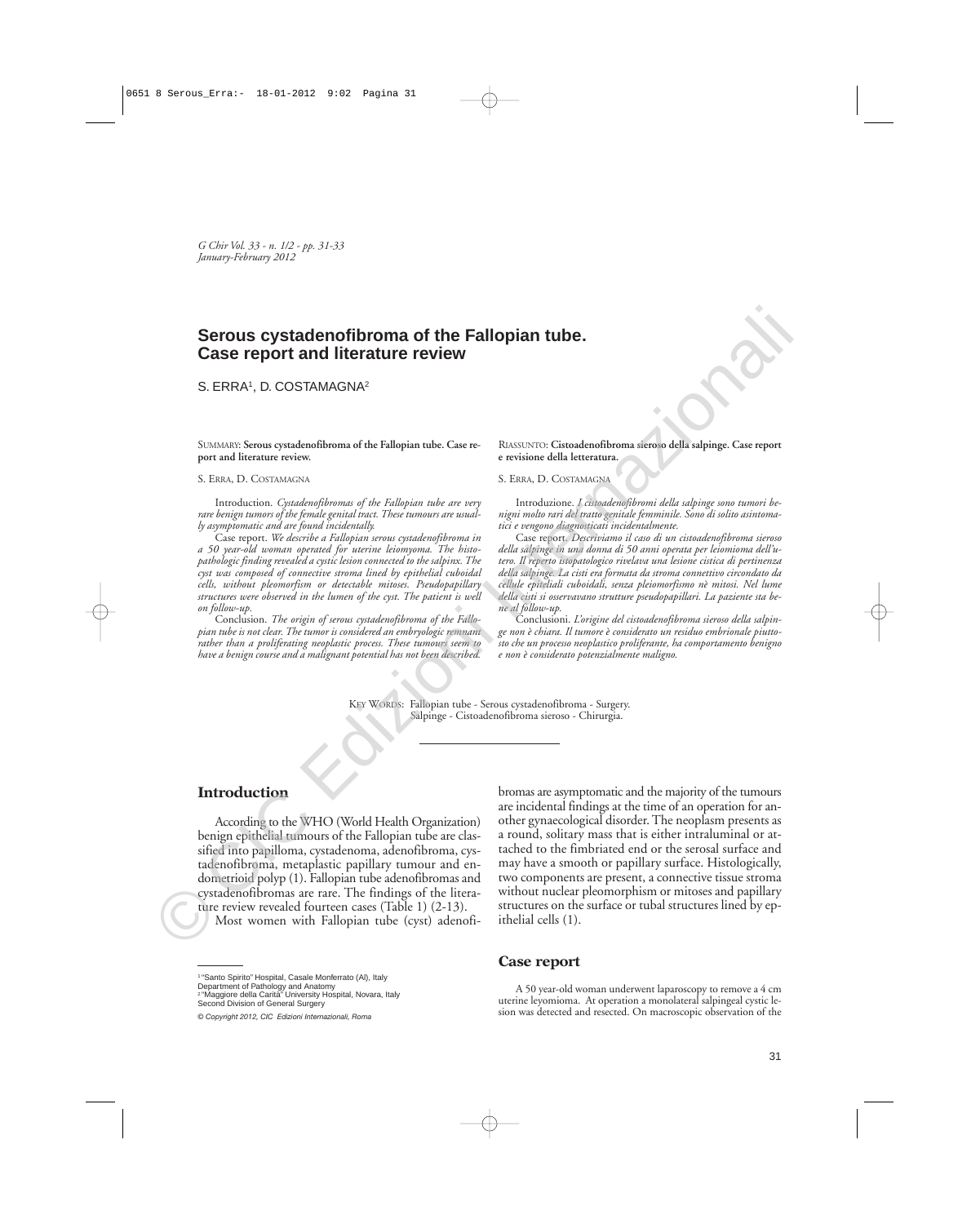### *S. Erra et al.*

| Author, year          | Cases $(n)$ | Histologic variants                    | Author, year                        | Cases $(n)$   | Histologic variants                         |
|-----------------------|-------------|----------------------------------------|-------------------------------------|---------------|---------------------------------------------|
| Iwanow WM, 1909       |             | Papillary serous<br>cystadenofibroma   | Vaja K, 1988                        |               | Papillary adenofibroma                      |
|                       |             |                                        | Valerdiz Casaola S, 1989            | 2             | Cystadenofibroma                            |
| Küster I, 1914        |             | Papillary serous<br>cystadenofibroma   | Chen KTK, 1994                      |               | Bilateral papillary<br>adenofibroma         |
| Kanbour AI, 1973      |             | Cystic papillary<br>adenofibroma       | Alvarado-Cabrero I, 1997            | $\mathcal{L}$ | Papillary<br>cystadenofibroma               |
| Silverman AY, 1978    |             | Serous<br>cystadenofibroma             | Sills ES, 2003                      |               | Serous cystadenofibroma                     |
| de la Fuente AA, 1982 |             | Mixed Müllerian<br>tumour-adenofibroma | Gürbüz Y, 2003<br>De Silva TS, 2010 |               | Serous cystadenofibroma<br>Cystadenofibroma |

| TABLE 1 - LITERATURE REVIEW OF ADENOFIBROMAS AND CYSTADENOFIBROMAS OF THE FALLOPIAN TUBE (reff. 2-13). |
|--------------------------------------------------------------------------------------------------------|
|--------------------------------------------------------------------------------------------------------|

Fallopian tube, a round 3 cm fimbrial cyst with smooth surface and filled with serous material was described. Microscopic hematoxylineosin routine sections revealed that fimbrial portion of the salpinx was connected to the cystic lesion. The cyst was composed of a connective tissue stroma lined by epithelial cuboidal cells, without pleomorfism or detectable mitoses. Pseudopapillary structures were observed in the lumen of the cyst, with the same epithelial monostratified lining. In the stromal connective, some tubular serous structures were present, in absence of mitotic figures or cytologic atypia (Figs. 1-4). A diagnosis of primitive serous cystadenofibroma of the salpinx was made.



Figures 1-4 - Hematoxylin-eosin sections show a connective tissue stroma and pseudopapillary structures on the endoluminal side of the cyst with a monostra-<br>tified cuboidal epithelium. In the stromal connective some tubula